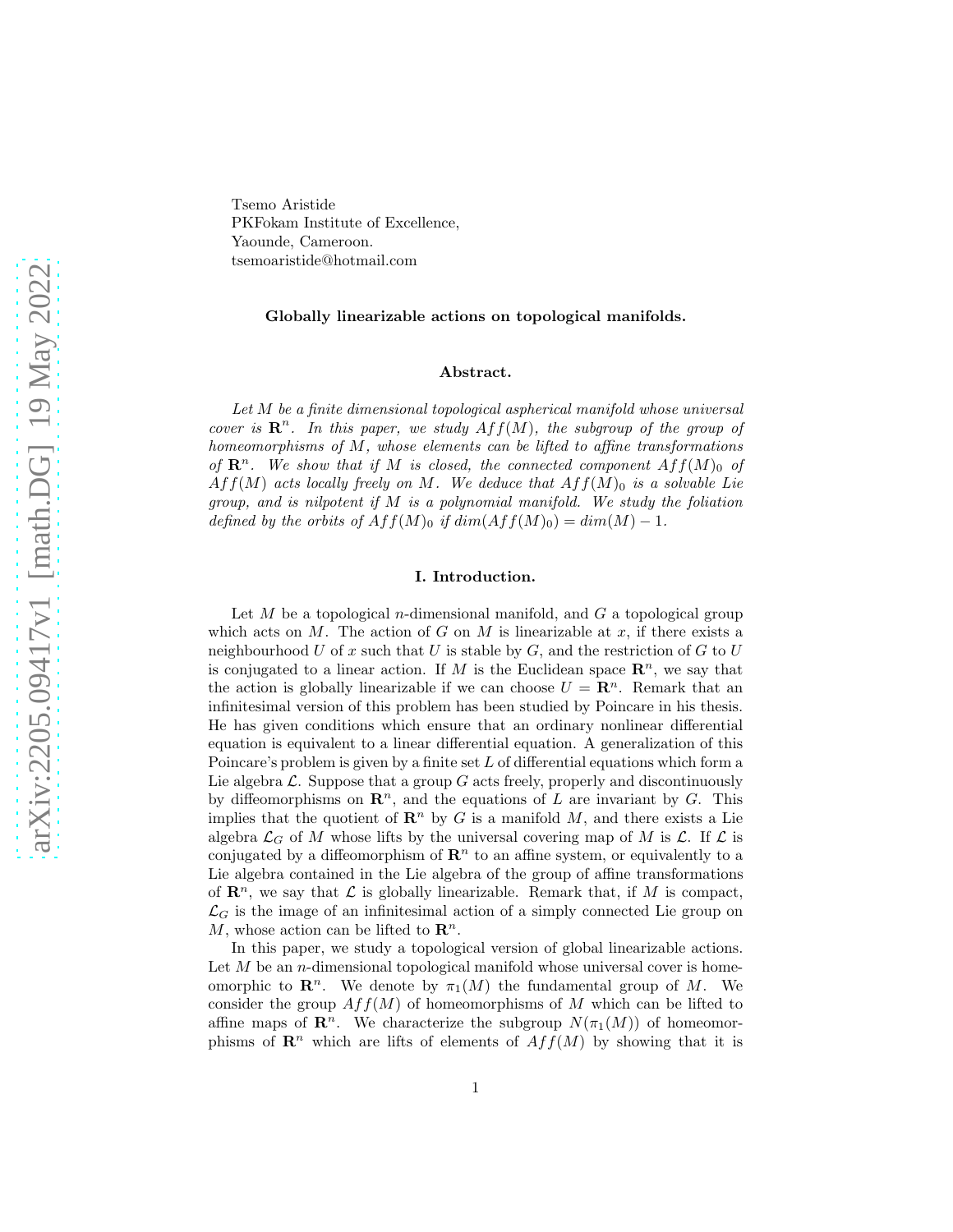generated by its normal subgroup  $\pi_1(M)$  and a subgroup of the group of affine transformations of  $\mathbb{R}^n$ . We adapt a result of Fried, Goldman and Hirsch by showing that if M is closed, the action of  $\pi_1(M)$  on  $\mathbb{R}^n$  is irreducible, that is, does not preserve any proper non empty affine subset. This enables to show that the action of the connected component  $Aff(M)_0$  of  $Aff(M)$  on M is locally free. We deduce that if M is a compact  $Aff(M)_0$  is solvable, and if M is a compact polynomial manifold,  $Aff(M)_0$  is nilpotent. We remark that if  $Aff(M)_0$  acts transitively on M, then M is a solvmanifold endowed with an affine structure. Finally, we determine the topology of  $M$ , if  $M$  is differentiable and  $dim(Aff(M)<sub>0</sub>) = dim(M) - 1$ .

# 2. General properties of the group of affine transformations of a topological manifold.

In this section, we are going to define affine transformations of topological manifolds and study some of their general properties.

**Definition 2.1.** A group of homeomorphisms G of the Euclidean space  $\mathbb{R}^n$ acts freely and properly discontinuously on  $\mathbb{R}^n$  if and only if:

For every elements x of  $\mathbb{R}^n$ , and  $\gamma$  of  $G, \gamma(x) = x$  implies that  $\gamma = Id_{\mathbb{R}^n}$ .

For every element x of  $\mathbb{R}^n$ , there exists an open subset U containing x such that for every  $\gamma$  in  $G$ ,  $\gamma(U) \cap U$  is not empty implies that  $\gamma = Id_{\mathbf{R}^n}$ .

For such an action, the quotient of  $\mathbb{R}^n$  by G is a topological manifold M. We denote by  $p_M : \mathbf{R}^n \to M$  the quotient map. It is a covering map. We can define:

**Definition 2.2.** An  $\mathbb{R}^n$ -aspherical manifold M, is a topological manifold  $M$ , such that there exists a group  $G$  which acts continuously, freely, and properly discontinuously on  $\mathbb{R}^n$ , and the quotient of  $\mathbb{R}^n$  by G is M.

We can identify the fundamental group  $\pi_1(M)$ , of M, with G.

**Definitions 2.3.** Let G be a group which acts on  $\mathbb{R}^n$  by homeomorphisms. An affine subset V of  $\mathbb{R}^n$  is stable by G if for every x in V, and every g in G,  $g(x)$  is an element of V.

The action of G on  $\mathbb{R}^n$  is irreducible if the only affine subsets of  $\mathbb{R}^n$  stable by G are the empty subset and  $\mathbb{R}^n$ .

The following fundamental proposition for this paper is adapted from [3], theorem 2.2 p. 496.

**Proposition 2.1.** Let  $X$  be an n-dimensional contractible topological manifold, suppose that a group  $G$  acts freely and properly discontinuously on  $X$  and the quotient of  $X$  by  $G$  is compact. Let  $Y$  be a non-empty topological contractible submanifold of X. Suppose that for every element  $q \in G, q(Y) \subset Y$ , then  $dim(Y) = n$ .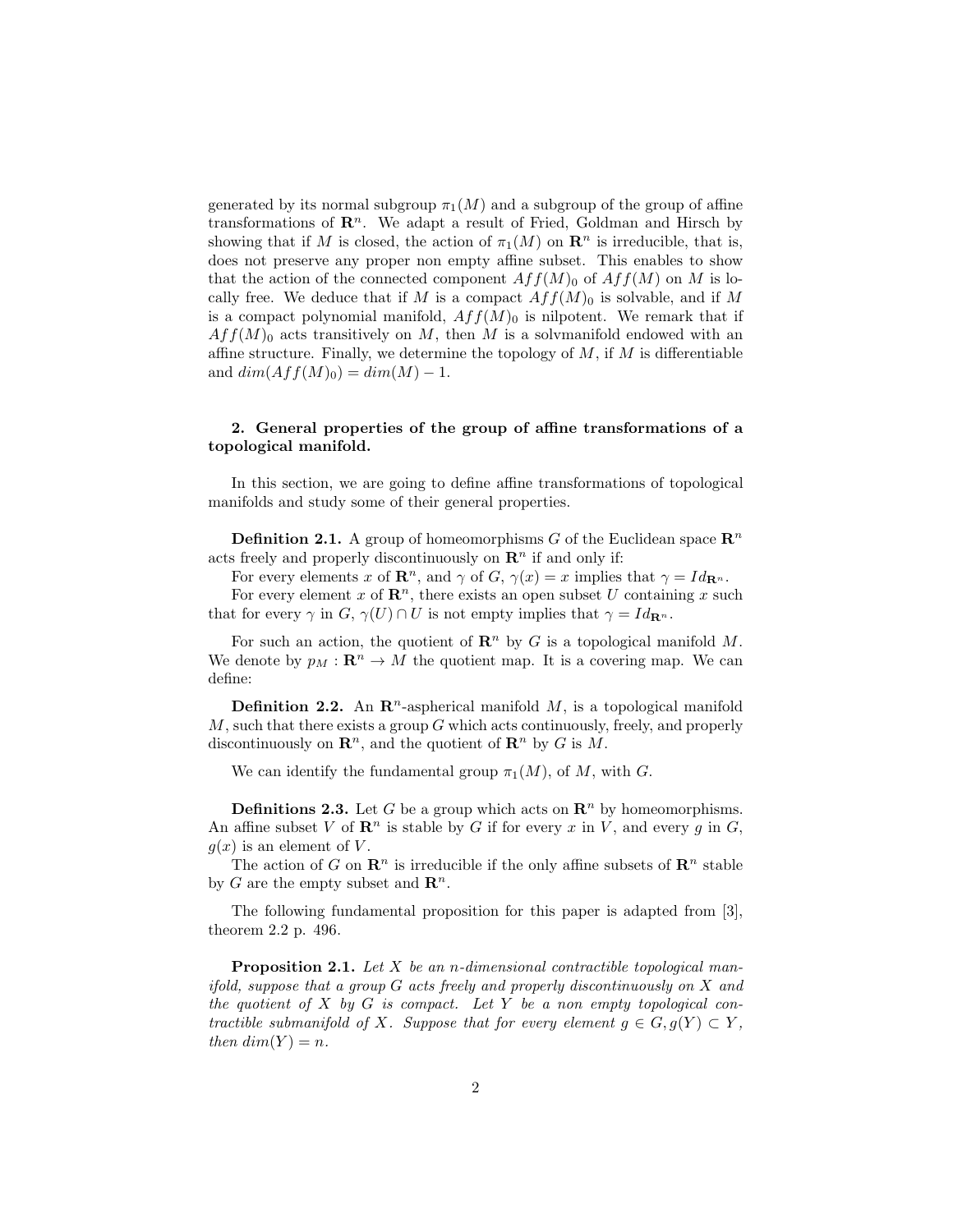**Proof.** The quotient M of X by G (resp. N of Y by G) are Eilenberg-McLane  $K(G, 1)$ -spaces. Up to a 2-cover, we can assume that M and N are oriented, this implies that the singular homology group  $H_n(M, \mathbf{Z})$  is not zero since M is compact (see [1] p. 346). we deduce that  $H_n(N, \mathbb{Z})$  is not zero. This implies that  $dim(Y) = n$ .

Corollary 2.1. Let M be a compact  $\mathbb{R}^n$ -aspherical manifold, the action of  $\pi_1(M)$  on  $\mathbf{R}^n$  is irreducible.

**Proof.** Let V be a non empty affine subspace such that for every  $\gamma \in \pi_1(M)$ ,  $\gamma(V) = V$ . The proposition 2.1 implies that the dimension of the quotient of V by G is n. We deduce that  $V = \mathbb{R}^n$ .

Let M be an  $\mathbb{R}^n$ -aspherical manifold, we can lift every homeomorphism f of M to an homeomorphism f of  $\mathbb{R}^n$  such that the following diagram is commutative (see [1] Theorem 4.1):

$$
\begin{array}{ccc}\n\mathbf{R}^n & \xrightarrow{\hat{f}} & \mathbf{R}^n \\
p_M \downarrow & & \downarrow p_M \\
M & \xrightarrow{f} & M\n\end{array}
$$

**Definition 2.4.** An homeomorphism f of the  $\mathbb{R}^n$ -aspherical manifold M is an affine transformation, if there exists a lift  $\hat{f}$  of  $f$  which is an element of  $Aff(\mathbf{R}^n)$ , the group of affine transformations of  $\mathbf{R}^n$ . We denote by  $Aff(M)$ the set of affine transformations of M.

The following proposition can be proved straightforward by following the definitions:

**Proposition 2.2.** The set of affine transformations  $Aff(M)$  is a group.

Let M be an  $\mathbb{R}^n$ -aspherical manifold, consider  $N(\pi_1(M))$ , the set of elements of the group of homeomorphisms of  $\mathbb{R}^n$  such that, for every element  $q \in N((\pi_1(M))$ , there exists an element f of  $Aff(M)$  whose lift is q. Remark that g is not necessarily an affine transformation of  $\mathbb{R}^n$ . For example, every element of  $\pi_1(M)$  is an element of  $N(\pi_1(M))$  since it is the lift of  $Id_M$ , the identity of  $M$ , and  $Id_{\mathbf{R}^n}$  is the lift of  $Id_M$ . We have the following proposition:

**Proposition 2.3.** Let g be an element of  $N(\pi_1(M))$ , there exists an element  $\hat{f}$  of  $Aff(\mathbf{R}^n)$ , and an element  $\gamma$  of  $\pi_1(M)$  such that  $g = \gamma \circ \hat{f}$ .

**Proof.** There exists an element f of  $Aff(M)$  such that g is the lift of f. Since f is an element of  $Aff(M)$ , there exists  $\hat{f}$  in  $Aff(\mathbf{R}^n)$  such that  $\hat{f}$  is the lift of f. Let x be an element of  $\mathbf{R}^n$ , since  $p_M(g(x)) = p_M(\hat{f}(x))$ , there exists  $\gamma$ in  $\pi_1(M)$  such that  $\gamma(\hat{f}(x)) = g(x)$ . We are going to show that  $g = \gamma \circ \hat{f}$ .

The subset V of elements of  $\mathbb{R}^n$  on which g and  $\gamma \circ \hat{f}$  coincide is closed since g and  $\gamma \circ \hat{f}$  are continuous. Let x be an element of V, there exists an open subset U of  $\mathbb{R}^n$  containing  $g(x)$  such that, for every element  $\alpha$  of  $\pi_1(M)$ ,  $\alpha(U) \cap U$  is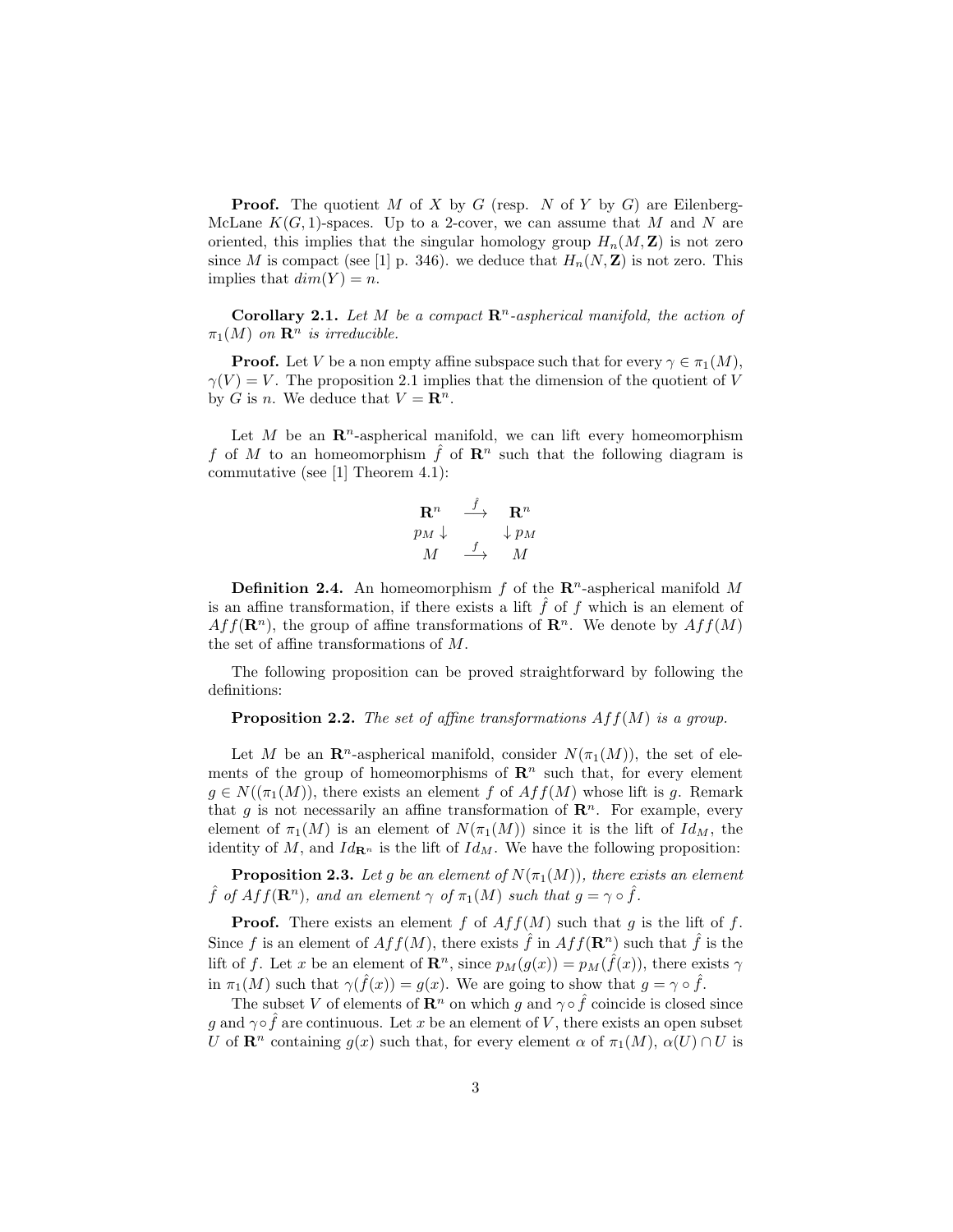not empty implies that  $\alpha = Id_{\mathbf{R}^n}$ . The open subset  $g^{-1}(U) \cap (\gamma \circ \hat{f})^{-1}(U)$  is not empty, since it contains x. For every element y of  $W = g^{-1}(U) \cap (\gamma \circ \hat{f})^{-1}(U)$ ,  $p_M(g(y))$  and  $p_M(\hat{f}(x))$  coincide. This implies that there exists  $\alpha \in G$  such that  $g(y) = \alpha(\hat{f}(y))$ . We deduce that  $\alpha(\hat{f}(y))$  and  $\gamma(\hat{f}(y))$  are elements of U. We deduce that  $\alpha \circ \gamma^{-1}(U) \cap U$  is not empty, since  $(\alpha \circ \gamma^{-1})(\gamma(\hat{f}(y))) = \alpha(\hat{f}(y)).$ This implies that  $\alpha \circ \gamma^{-1} = Id_{\mathbf{R}^n}$ , henceforth  $\alpha = \gamma$ . We deduce that  $\gamma \circ \hat{f}$  and g coincide on  $W$ . This implies that  $V$  is open and closed. We deduce that  $V$  is  $\mathbf{R}^n$  since  $\mathbf{R}^n$  is connected.

Let  $G$  be a group of homeomorphisms of the topological space  $X$ . For every compact subset K of X, and any open subset U of X, we denote by  $C_{K,U}$  the subset of G such that for every  $g \in C_{K,U}$ ,  $g(K)$  is contained in U. The family  $C_{K,U}$  is a basis of a topology defined on G called the compact-open topology. We suppose that  $Aff(M)$  and  $N(\pi_1(M))$  are endowed with the compact-open topology. Remark that the compact-topology endows  $\pi_1(M)$  with the structure of a discrete set:

**Proposition 2.4.** The compact-open topology endows  $\pi_1(M)$  with the structure of a discrete set.

**Proof.** Let x be an element of  $\mathbb{R}^n$ , there exists an open subset U of  $\mathbb{R}^n$ containing x such that for every  $\gamma \in \pi_1(M)$ ,  $\gamma(U) \cap U$  is not empty if and only if  $\gamma$  is the identity of  $\mathbf{R}^n$ . Let  $\gamma$  be an element of  $\pi_1(M)$ . Let  $C_{x,\gamma(U)}$  the subset of elements of  $\pi_1(M)$  such that for every  $\alpha$  of  $C_{x,\gamma(U)}$ ,  $\alpha(x) \subset \gamma(U)$ . The subset  $C_{x,\gamma(U)}$  is a neighbourhood of  $\gamma$  for the compact-open topology defined on  $\pi_1(M)$ . If  $\alpha$  is an element of  $C_{x,\gamma(U)}$ , the fact that  $\alpha(x) \in \gamma(U)$ , implies that  $\gamma^{-1}(\alpha(x))$  is an element of U. We deduce that  $(\gamma^{-1} \circ \alpha)(U) \cap U$  is not empty. The definition of U implies that  $\gamma^{-1} \circ \alpha = Id_{\mathbf{R}^n}$ , and  $\gamma = \alpha$ . We deduce that  $C_{x,\gamma(U)}$  contains only  $\gamma$ , and  $\pi_1(M)$  is a discrete subgroup for the compact-open topology.

**Proposition 2.5.** An element of  $N(\pi_1(M))$  which lifts the identity is contained in  $\pi_1(M)$ .

**Proof.** Let f be an element of  $N(\pi_1(M))$  above the identity, and x an element of  $\mathbb{R}^n$ . There exists an element  $\gamma$  of  $\pi_1(M)$  such that  $\gamma(x) = f(x)$ , since  $p_M(x) = p_M(f(x))$ . Let V be the subset of  $\mathbb{R}^n$ , such that for every  $y \in V$ ,  $f(x) = \gamma(x)$ . The subset V is closed since  $\gamma$  and f are continuous. Since the action of  $\pi_1(M)$  is free and properly discontinuous, there exists an open subset U of  $\mathbf{R}^n$  containing  $f(x)$  such that for every element  $\alpha$  in  $\pi_1(M)$ ,  $\alpha(U)\cap U$  is not empty implies that  $\alpha$  is the identity. The open subset  $W = \gamma^{-1}(U) \cap f^{-1}(U)$ is not empty since it contains x. Let  $y \in W$ , there exists  $\alpha \in \pi_1(M)$  such that  $f(y) = \alpha(y)$ . This implies that,  $\alpha^{-1}(f(y)) = y$ , and  $\gamma(\alpha^{-1}(f(y))) = \gamma(y)$  is an element of U. We deduce that  $(\gamma \circ \alpha^{-1})(U) \cap U$  is not empty. This implies that  $\alpha = \gamma$ , and henceforth  $f = \gamma$ .

**Proposition 2.6.** The group  $\pi_1(M)$  is a normal subgroup of  $N(\pi_1(M))$ , and  $Aff(M)$  is isomorphic to the quotient of  $N(\pi_1(M))$  by  $\pi_1(M)$ .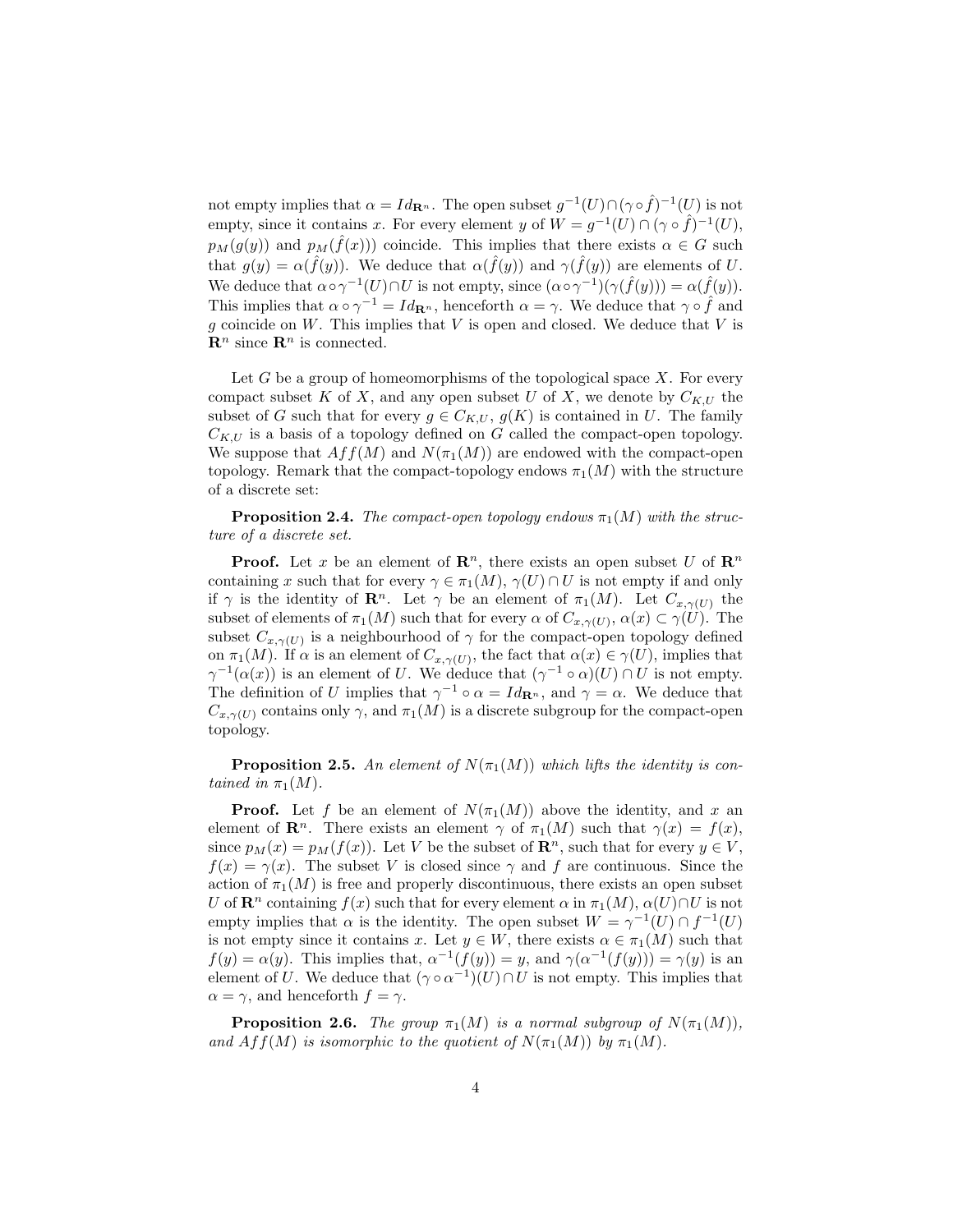**Proof.** Let  $\gamma$  be an element of  $\pi_1(M)$ , and f an element of  $N(\pi_1(M))$ ,  $f \circ \gamma \circ f^{-1}$  lifts the identity. We deduce that it is an element of  $\pi_1(M)$ , and  $\pi_1(M)$  is normal in  $N(\pi_1(M))$ .

Let  $P_M : N(\pi_1(M)) \to Aff(M)$  the map which assigns to the element f of  $N(\pi_1(M))$ , and element f of  $Aff(M)$  such that  $\hat{f}$  lifts f. The map f is welldefined. Suppose that  $\hat{f}$  is the lift of the elements f and g of  $Aff(M)$ . Let x an element of M, and  $\hat{x}$  an element of  $p_M^{-1}(x)$ , we have  $f(x) = g(x) = p_M(\hat{f}(\hat{x}))$ .

The map  $P_M$  is surjective, since every element of  $Aff(M)$  can be lifted to  $\hat{M}$ .

The map  $P_M$  is a morphism of groups. The proposition 2.5 implies that  $P_M(\hat{f})$  is the identity if and only if  $\hat{f}$  is contained in  $\pi_1(M)$ . This is equivalent to saying that the kernel of  $P_M$  is  $\pi_1(M)$ .

## 3. The commutator of  $\pi_1(M)$  and the action of  $Aff(M)_0$ .

Let  $Aff(M)_0$  be the connected component of  $Aff(M)$ , and  $N(\pi_1(M))_0$  the connected component of  $N(\pi_1(M))$ . We denote by  $Com(\pi_1(M))$ , the subgroup of the group of homeomorphisms of  $\mathbb{R}^n$  which commute with  $\pi_1(M)$ . We endow  $N(\pi_1(M))_0$  and  $Aff(M)_0$  with the compact-open topology.

We have the following result:

**Proposition 3.1.** The group  $N(\pi_1(M))_0$  is contained in  $Com(\pi_1(M))$ . The image of the restriction of  $P_M$  to  $N(\pi_1(M))_0$  is  $Aff(M)_0$ .

**Proof.** Let g an element of  $N(\pi_1(M))_0$ , and  $I = [0, 1]$  the closed interval of **R**, and  $f: I \to N(\pi_1(M))_0$  a continuous map such that  $f(0) = Id_{\mathbf{R}^n}$  and  $f(1) =$ g. For every element  $\gamma$  of  $\pi_1(M)$ , the map defined by  $g_{\gamma}(t) = f(t) \circ \gamma \circ f(t)^{-1}$ is a continuous map contained in  $\pi_1(M)$  since  $\pi_1(M)$  is a normal subgroup of  $N(\pi_1(M))_0$ . Since  $\pi_1(M)$  is discrete for the compact open topology, we deduce that  $g_{\gamma}$  is constant and for every  $t \in [0,1], g_{\gamma}(t) = g_{\gamma}(0) = \gamma$ . We deduce that every element of  $N(\pi_1(M))_0$  commutes with  $\pi_1(M)$ .

The quotient map  $P_M : N((\pi_1(M)) \to Aff(M)$  is a covering map since its kernel is discrete. We deduce that we can lift any path through the identity of M contained in  $Aff(M)_0$  to a path through the identity of  $\mathbb{R}^n$  contained in  $N(\pi_1(M))$ . This implies that  $P_M(N(\pi_1(M))_0) = Aff(M)_0$ .

Let  $Aff(\mathbf{R}^n, M)$  be the intersection  $N(\pi_1(M)) \cap Aff(\mathbf{R}^n)$ . The restriction of  $P_M^A$  of  $P_M$  to  $Aff(\mathbf{R}^n, M)$  is surjective, and its kernel is  $Aff(\mathbf{R}^n, M) \cap \pi_1(M)$ . This implies that  $P_M^A$  is a covering map since  $\pi_1(M) \cap Aff(\mathbf{R}^n, M)$  is discrete. Let  $Aff(\mathbf{R}^n, M)_0$  be the connected component of  $Aff(\mathbf{R}^n, M)$ . Remark that since  $Aff(\mathbf{R}^n, M)_0$  is contained in  $N(\pi_1(M))_0$ , its elements commute with the elements of  $\pi_1(M)$ . We have the following result:

**Proposition 3.2.** Suppose that M is compact, then the group  $Aff(\mathbb{R}^n, M)_{0}$ acts freely on  $\mathbf{R}^n$ .

**Proof.** Let f be an element of  $Aff(\mathbf{R}^n, M)_0$ . Consider  $Fix_{Aff}$  the set of affine subspaces of  $\mathbb{R}^n$ , such that for every element V of  $Fix_{Aff}$  and every x in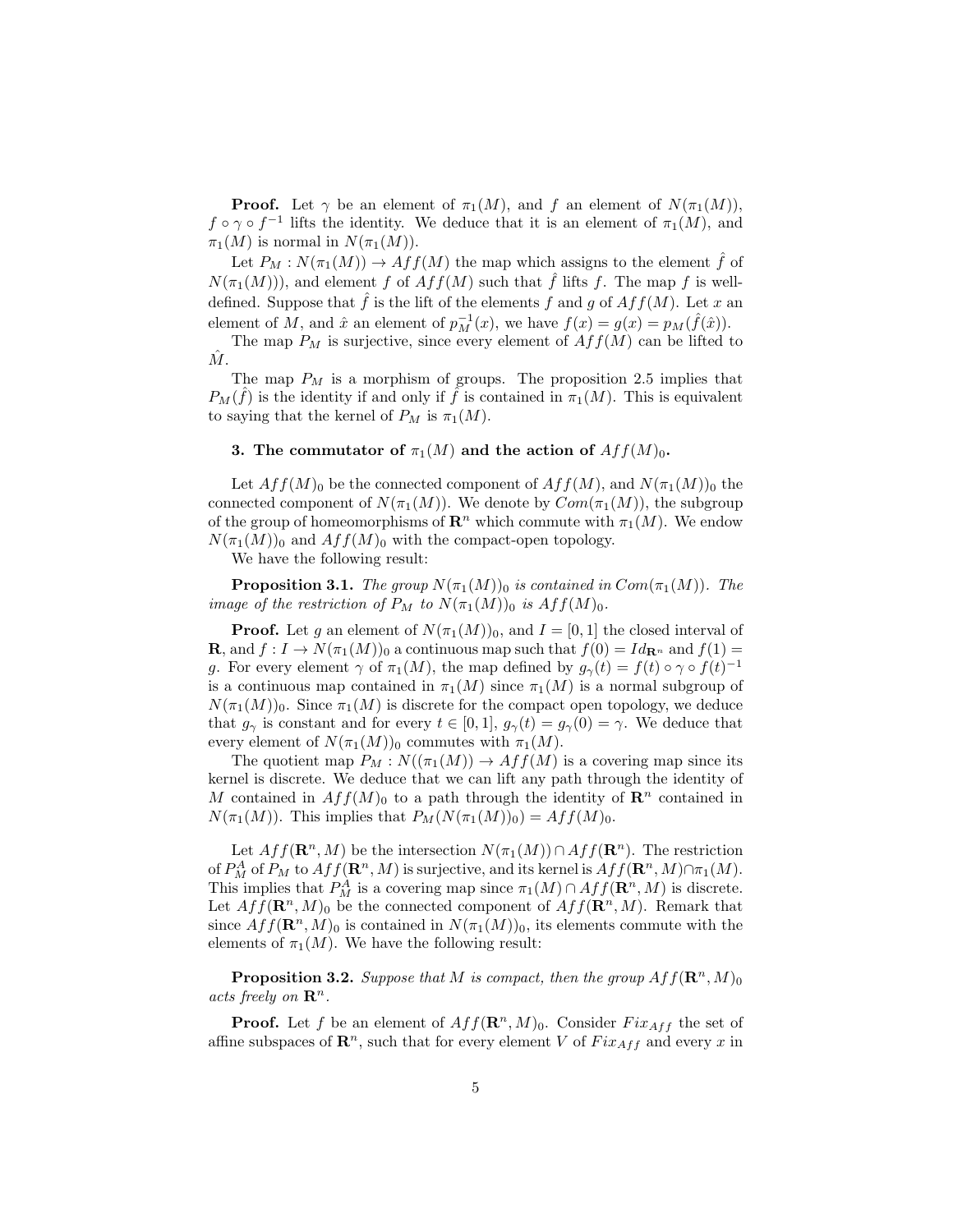$V, f(x) = x$ . Let V be an element of  $Fix_{Aff}$  which has a maximal dimension. Suppose that  $dim(V) = p$  with  $p < n$  and V is not empty. The corollary 2.1 implies that there exist an element x of V, and an element  $\gamma$  of  $\pi_1(M)$  such that  $\gamma(x)$  is not contained in V. Let U be the direction of V, that is the vector subspace of dimension p of  $\mathbb{R}^n$  such that for every  $y \in V$ , there exists an element u of U such that  $y = x + u$ . We can write  $f = (L, l)$  where L is a linear map of  $\mathbf{R}^n$ , l an element of  $\mathbf{R}^n$ , and for every z in  $\mathbf{R}^n$ ,  $f(z) = L(z) + l$ .

Write  $\gamma(x) = x + v$ . We have  $f(\gamma(x)) = \gamma(f(x)) = \gamma(x)$ . This implies that  $f(\gamma(x)) = L(x+v) + l = f(x) + L(v) = x+v$ . Since  $f(x) = x$ , we deduce that  $L(v) = v$ . All the points of the affine subspace which contains x, and whose direction is the direct sum  $U \oplus \mathbf{R}v$  are fixed by f. This implies that de dimension of V is not maximal in  $Fix_{Aff}$ , contradiction. We deduce that either V is  $\mathbb{R}^n$ or V is empty. This is equivalent to saying that  $Aff(\mathbf{R}^n, M)_0$  acts freely on  $\mathbf{R}^n$ .

Remark that if f is an element of  $Aff(\mathbb{R}^n)$  which commutes with  $\pi_1(M)$ , it is the lift of an element of  $Aff(M)$ . The subgroup  $Com(\mathbb{R}^n, M)$  of  $Aff(\mathbb{R}^n)$ whose elements commute with the elements of  $\pi_1(M)$  is a Lie group since it is a closed subgroup of  $Aff(\mathbf{R}^n)$ . Since it contains  $Aff(\mathbf{R}^n, M)_0$ , its connected component is the connected of  $Aff(\mathbf{R}^n, M)$ . We deduce that  $Aff(\mathbf{R}^n, M)_0$  is a Lie group. We denote by  $aff(\mathbf{R}^n, M)$  the Lie algebra of  $Aff(\mathbf{R}^n, M)$ .

**Corollary 3.1.** Suppose that M is compact, then  $Aff(\mathbf{R}^n, M)_0$  and  $Aff(M)_0$ are solvable Lie groups.

**Proof.** Let KAN be the Iwasawa decomposition of  $Aff(\mathbf{R}^n, M)_0$ . The group K is a compact Lie group which acts freely on  $\mathbb{R}^n$ , we deduce that it is trivial. This implies that  $Aff(\mathbf{R}^n, M)_0$  is a solvable group. The restriction of  $P_M$  to  $Aff(\mathbf{R}^n, M)_0$  is a covering map whose image is  $Aff(M)_0$ . This implies that  $Aff(M)_0$  is solvable.

**Corollary 3.2.** Suppose that M is compact, then group  $Aff(M)_0$  is a Lie group whose action on M is locally free.

**Proof.** Let x be an element of M,  $\hat{x}$  an element of  $p_M^{-1}(x)$ . Consider an open subset V of the identity of  $Aff(\mathbf{R}^n, M)_0$  such that the restriction of  $P_M$  to V is an homeomorphism onto its image. We can shrink  $V$  and find a neighbourhood U of  $\hat{x}$  such that: the restriction of  $p_M$  to U is an homeomorphism onto its image, and for every element  $\hat{f}$  of  $\hat{V}$ ,  $\hat{f}(\hat{x})$  is contained in U. Let  $\hat{f}$  be an element of V, write  $f = P_M(\hat{f})$ . Suppose that  $f(x) = x$ , this is equivalent to saying that  $p_M(\hat{f}(\hat{x})) = x$ . Since  $\hat{f}(\hat{x})$  is contained in U, we deduce that  $\hat{f}(x) = \hat{x}$ , and  $\hat{f} = Id_{\mathbf{R}^n}$  since  $Aff(\mathbf{R}^n, M)_0$  acts freely on  $\mathbf{R}^n$ . This implies that f is the identity of M, and the action of  $Aff(M)_0$  on M is locally free.

We suppose now that the action of  $\pi_1(M)$  on  $\mathbb{R}^n$  is a differentiable action. This implies that M is a differentiable manifold, we have the following result: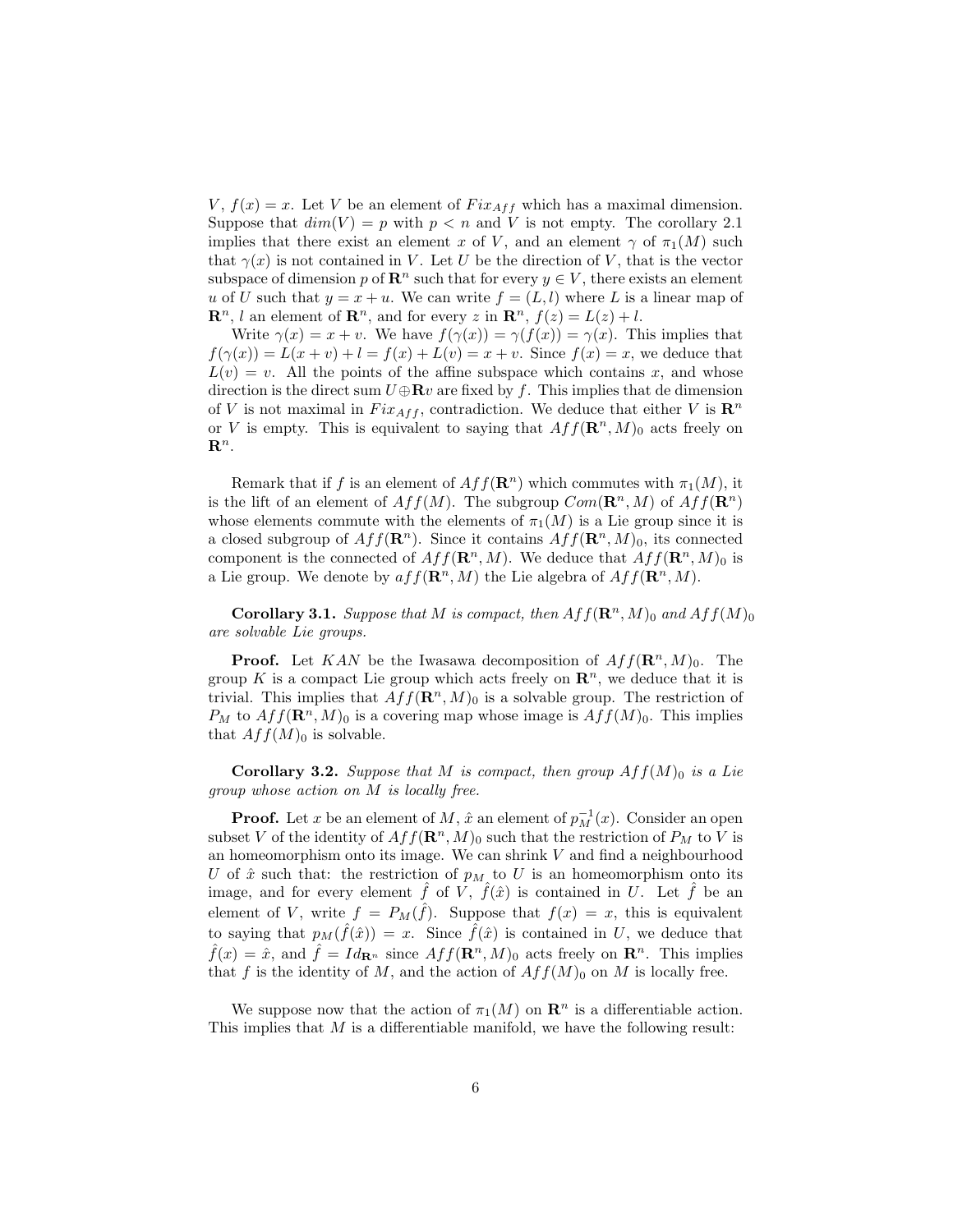**Corollary 3.3.** The orbits of  $Aff(M)_0$  are the leaves of a foliation.

We can also show:

**Corollary 3.4.** Suppose that  $Aff(\mathbf{R}^n, M)_0 = Com(\mathbf{R}^n, M)_0$  is an algebraic group,  $Aff(M)_0$  is a nilpotent group.

**Proof.** Let U be the unipotent radical of  $Aff(\mathbf{R}^n, M)_0$ , (see [6), there exists a reductive subgroup R such that  $Aff(\mathbf{R}^n, M)_0$  is the semi-direct product of U and R. Since any representation of a reductive subgroup has a fixed point, we deduce that R is trivial and  $Aff(\mathbf{R}^n, M)_0$  is unipotent, and henceforth  $Aff(M)_0$  is nilpotent.

A compact and complete polynomial manifold of dimension  $n$  is a compact differentiable manifold which is the quotient of  $\mathbb{R}^n$  by a subgroup of polynomial automorphisms which act freely and properly discontinuously on  $\mathbb{R}^n$ . Since M is compact, its fundamental group is generated by a finite set  $S$  of polynomial automorphisms. This implies that  $Com(\mathbb{R}^n, M)$  is defined by a finite set of algebraic equations, and is an algebraic group. We have:

Corollary 3.5. Suppose that M is a compact and complete polynomial manifold, then  $Aff(M)_0$  is nilpotent.

Corollary 3.6. Suppose that M is a compact differentiable manifold, and  $Aff(M)_0$  is a compact Lie group of dimension l. Then M is the total space of a bundle whose typical fibre is the torus  $\mathbf{T}^l$  over an orbifold.

**Proof.** The fact that  $Aff(M)_0$  is compact implies that it is commutative, since it is a solvable Lie group. We deduce that  $M$  is endowed with the locally free action of  $\mathbf{T}^l$ . This implies that that M is the total space of a fibre bundle whose typical fibre is  $\mathbf{T}^l$ , and whose base space is an orbifold.

**Proposition 3.3.** Suppose that M is a compact differentiable manifold, which is the quotient of  $\mathbb{R}^n$  by a free and properly discontinuous action of its fundamental group. Moreover, suppose that the subset of elements of  $Aff(\mathbf{R}^n)$ which commute with  $\pi_1(M)$  is not discrete, then the Euler number of M is zero.

**Proof.** Under the hypothesis of the proposition, the Lie algebra  $aff(M)$  of  $Aff(M)$  is not zero, since it is isomorphic to the Lie algebra of  $Com(\mathbf{R}^n, M)$ which is not zero. Since  $Aff(M)_0$  acts locally freely on M, any non zero element of  $aff(M)$  does not vanish on M. We deduce that the Euler number of M is zero.

**Definitions 3.1.** An affine manifold  $(M, \nabla_M)$  is a manifold endowed with a connection whose curvature and torsion forms vanish identically. This is equivalent to endow  $M$  with an atlas whose coordinates change are affine transformations. We will say that  $\nabla_M$  is an affine connection.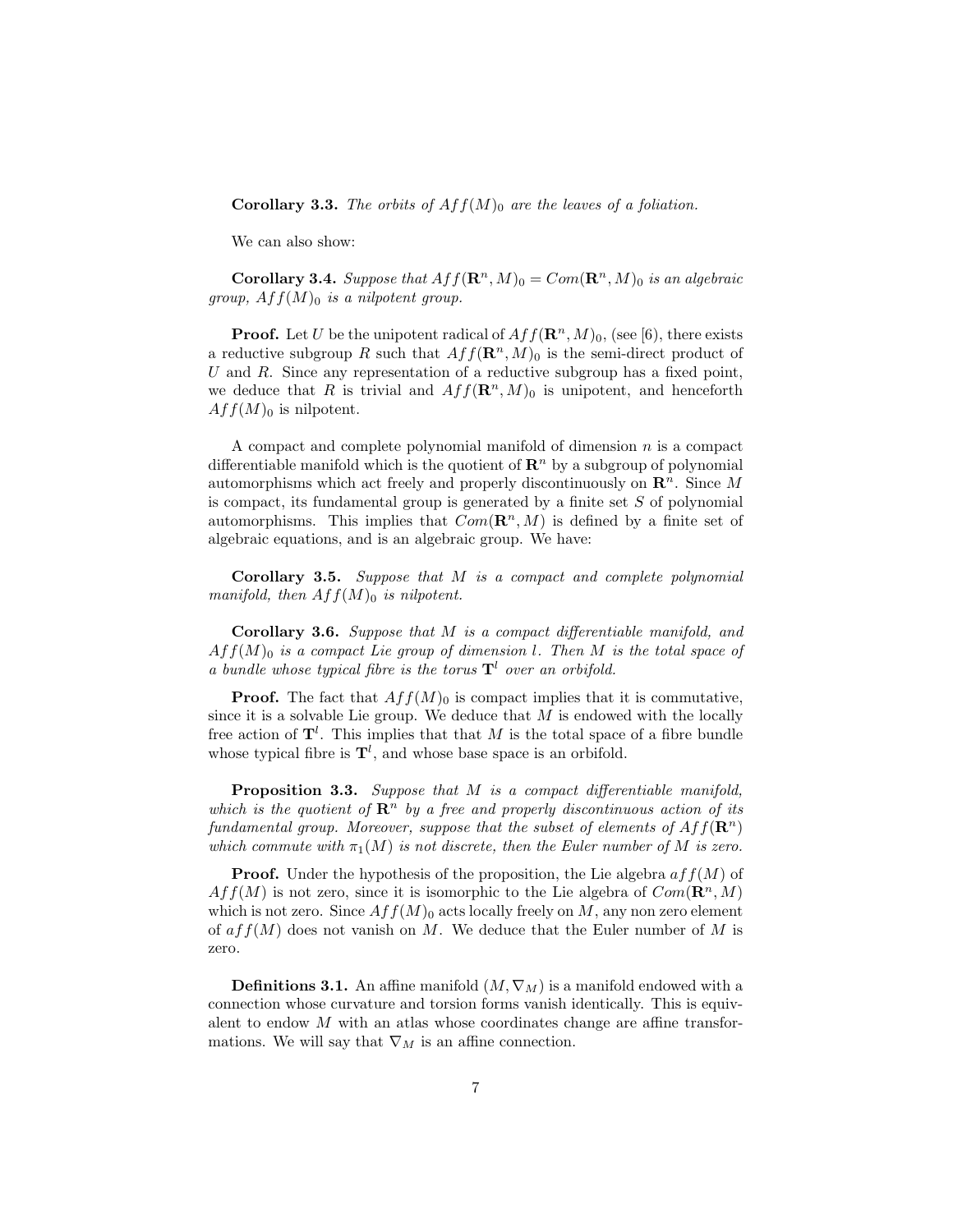Let G be a Lie group, and  $\hat{G}$  its universal cover, a left invariant affine structure defined on G, is an affine connection  $\nabla_G$  invariant by the left translations of G.

The restriction of the connection to  $\mathcal G$  defines a left-symmetric product, that is a product such that:

$$
ab - ba = [a, b].
$$

$$
a(bc) - (ab)c = b(ac) - (ba)c.
$$

Let a be an element of  $\mathcal{G}$ , we denote by  $L_a$ , the linear map of  $\mathcal{G}$  defined by  $L_a(b) = ab$ . We denote by  $h(a) = (L_a, a)$ . The following proposition has been shown by Koszul:

**Proposition 3.4.** Let G be a Lie group endowed with a left-symmetric algebra. The map  $h(a)$  is an affine representation of the Lie algebra  $G$ . Let  $H : \hat{G} \to Aff(\mathcal{G})$  be the representation whose differential at the origin is h. The orbit at the origin of H is open. Conversely, let  $\hat{G}$  be an n-dimensional simply connected Lie group, suppose that there exists an n-dimensional affine representation H of G which has an open orbit, then  $\mathcal G$  can be endowed with the structure of a left symmetric algebra which induces H.

From this proposition, we deduce:

**Proposition 3.5.** Suppose that M is compact, and  $Aff(M)_0$  acts transitively on M, then M is a solvmanifold endowed with the structure of an affine manifold.

**Proof.** The corollary 3.1 shows that  $Aff(\mathbb{R}^n, M)_0$  is solvable. Since  $Aff(\mathbf{R}^n, M)_0$  acts transitively and freely on  $\mathbf{R}^n$ , it is endowed with the structure of a left-invariant affine structure. We can identify  $\pi_1(M)$  with a discrete subgroup of  $Aff(\mathbf{R}^n, M)_0$ , since it action on M is transitive and locally free. This implies that M is an affine solvmanifold.

4.  $dim(Aff(M)_0) = dim(M) - 1$ .

In this section, we are going to study compact  $\mathbb{R}^n$ -aspherical manifolds such that  $dim(Aff(M)<sub>0</sub>) = n-1$ . In this case, the orbit of  $Aff(M)<sub>0</sub>$  are leaves of an  $n-1$ -dimensional foliations defined on M. Such foliations have been studied by many authors. Suppose that  $Aff(M)_0$  is commutative, the results of [2] imply:

**Proposition 4.1.** Suppose that  $M$  is an n-aspherical compact differentiable manifold such that  $Aff(M)_0$  is commutative and has a compact orbit. Then M is the total space of a fibre bundle over the circle  $S^1$  with fibre the torus  $\mathbf{T}^{n-1}$ .

In [4], Hector, Ghys and Moriyama have studied closed manifolds endowed with locally free actions of nilpotent Lie groups. The theorem B of their paper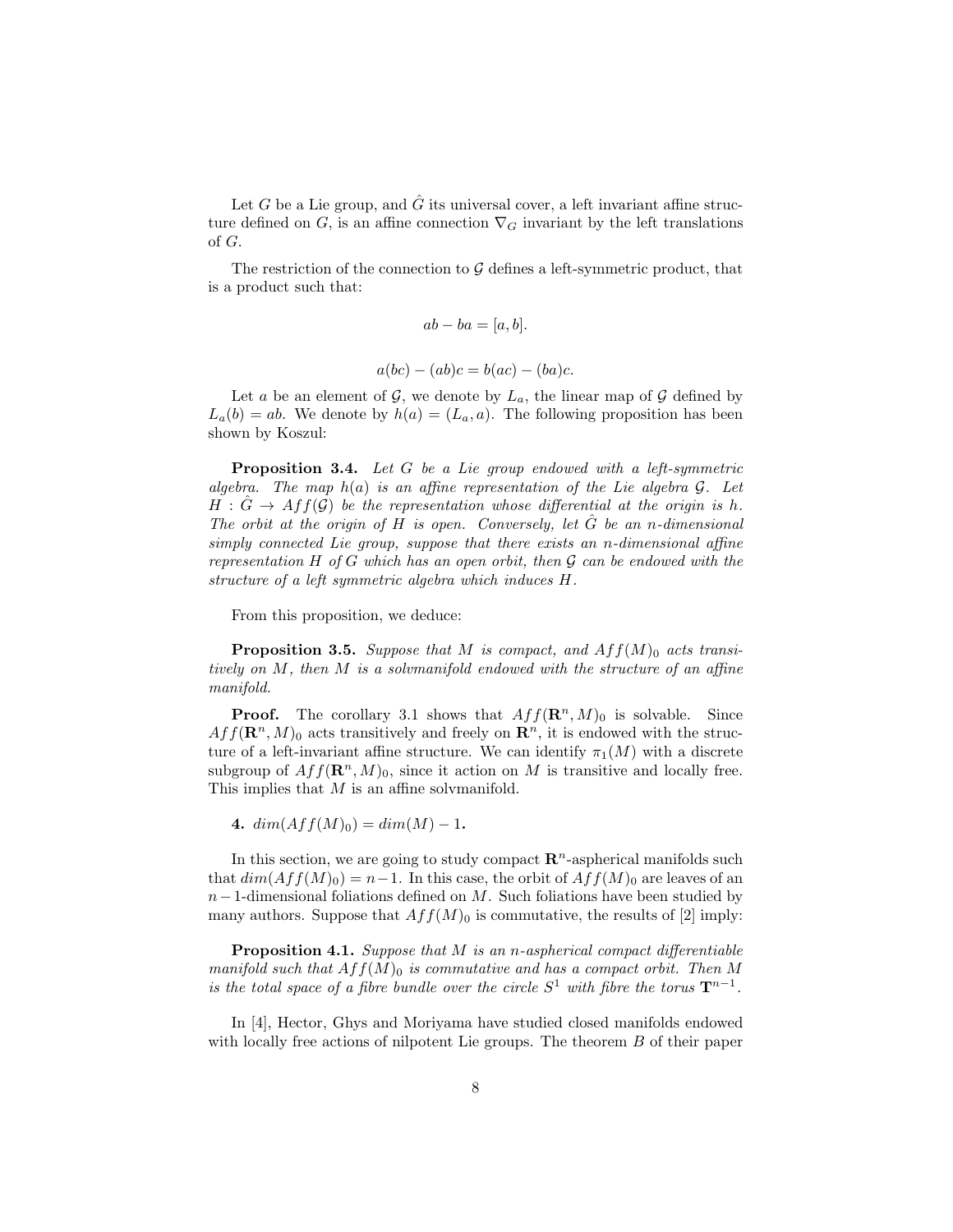implies that if  $Aff(M)_0$  is nilpotent, there exists a nilmanifold N of dimension superior or equal to 1 which is the fibre space of a locally trivial fibration whose total space is M.

The corollary 3.4 implies:

Proposition 4.2. Suppose that M is a compact differentiable n-aspherical manifold such that  $Com(\mathbb{R}^n, M)_0$  is an algebraic group and the dimension of its orbits is  $n-1$ . Then M is the total space of a fibre space whose fibre is a nilmanifold of dimension superior or equal to 1.

The corollary 3.5 implies:

Corollary 4.1. Let M be an n-dimensional compact polynomial manifold such that  $dim(Com(\mathbf{R}^n, M)_0) = n - 1$ . Then M is the total space of a fibre space whose fibre is a nilmanifold of dimension superior or equal to 1.

In dimension 3, we can precise these results: The solvable 2-dimensional Lie groups are either isomorphic to  $\mathbf{R}^2$ , or to  $GA$ , the group of affine transformations of the real line. The action of  $GA$  has been studied by  $Ghys$  . We can deduce:

**Theorem 4.2.** Let M be a differentiable  $\mathbb{R}^3$ -aspherical manifold. Suppose that the dimension of  $Aff(M)$  is 2, and  $Aff(M)_0$  is not commutative and preserves a volume form on M. Then M is a solvmanifold, or the quotient of  $SL(2,\mathbf{R})$  by a lattice.

### Bibliography.

1. Bredon, Glen E. Topology and geometry. Vol. 139. Springer Science Business Media, 2013.

2. Chatelet, Gilles, Harold Rosenberg, and Daniel Weil. "A classification of the topological types of  $\mathbb{R}^2$ -actions on closed orientable 3-manifolds." Publications Mathématiques de l'IHÉS 43 (1974): 261-272.

3. Fried, David, William Goldman, and Morris W. Hirsch. "Affine manifolds with nilpotent holonomy." Commentarii Mathematici Helvetici 56, no. 1 (1981): 487-523.

4. Ghys, E. Hector, G. Moriyama, Y. On codimension 1 nilmanifolds and a theorem of Malcev. Topology. 28 (1989): 197-210

5. Ghys, Etienne. "Action localement libres du groupe affine." Inventiones mathematicae 82, no. 3 (1985): 479-526.

6. Goldman, W. Hirsch, M. Affine manifolds and orbits of algebraic groups. Trans. Amer. Math. Soc. 295 (1986), 175-198.